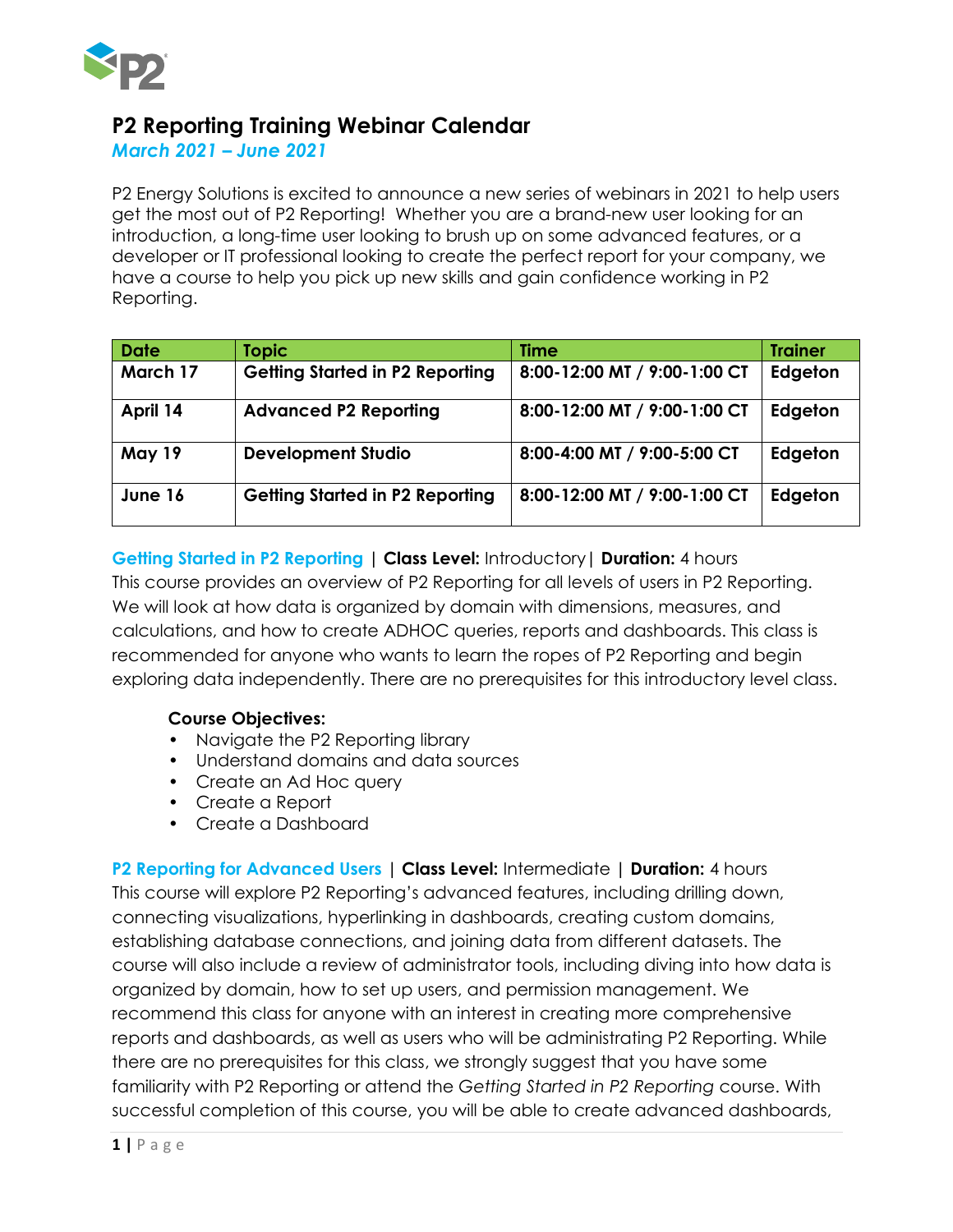

manage and modify domains, create users, and understand how to comingle accounting and production data.

#### **Course Objectives:**

- Create advanced dashboards
- Understand and modify Domains
- Create and manage Users
- Understand basics of joining data

## **Development Studio | Class Level:** Advanced **| Duration:** 8 hours

This advanced course will include an overview of P2 Reporting for developers and IT professionals. Attendees will be introduced to Jaspersoft Studio, a powerful pixel-perfect report creation tool. Over the duration of this 8-hour course, you will learn how to modify existing content and create various reports of your own, from simple to complex, including tables, crosstabs, and HTML5 visualizations, then publish your finished result to P2 Reporting. There are no prerequisites for this class, but it is strongly suggested that users have experience with P2 Reporting. Experience with Javascript and other business intelligence or pixel-perfect report editors are a plus, but not required.

#### **Course Objectives**

- Navigate Jaspersoft Studio
- Modify existing reports for the P2 Reporting Library
- Design a table report
- Design a crosstab report
- Design a HTML5 chart report
- Publish reports to P2 Reporting

# **Pricing:**

Each course includes entry for up to 4 participants from the same company. Classes cost \$250 per hour, and each participant must register independently to receive their unique log-in credentials.

Click [here](https://www.p2energysolutions.com/services/training/p2-reporting) for the full P2 Course Catalog